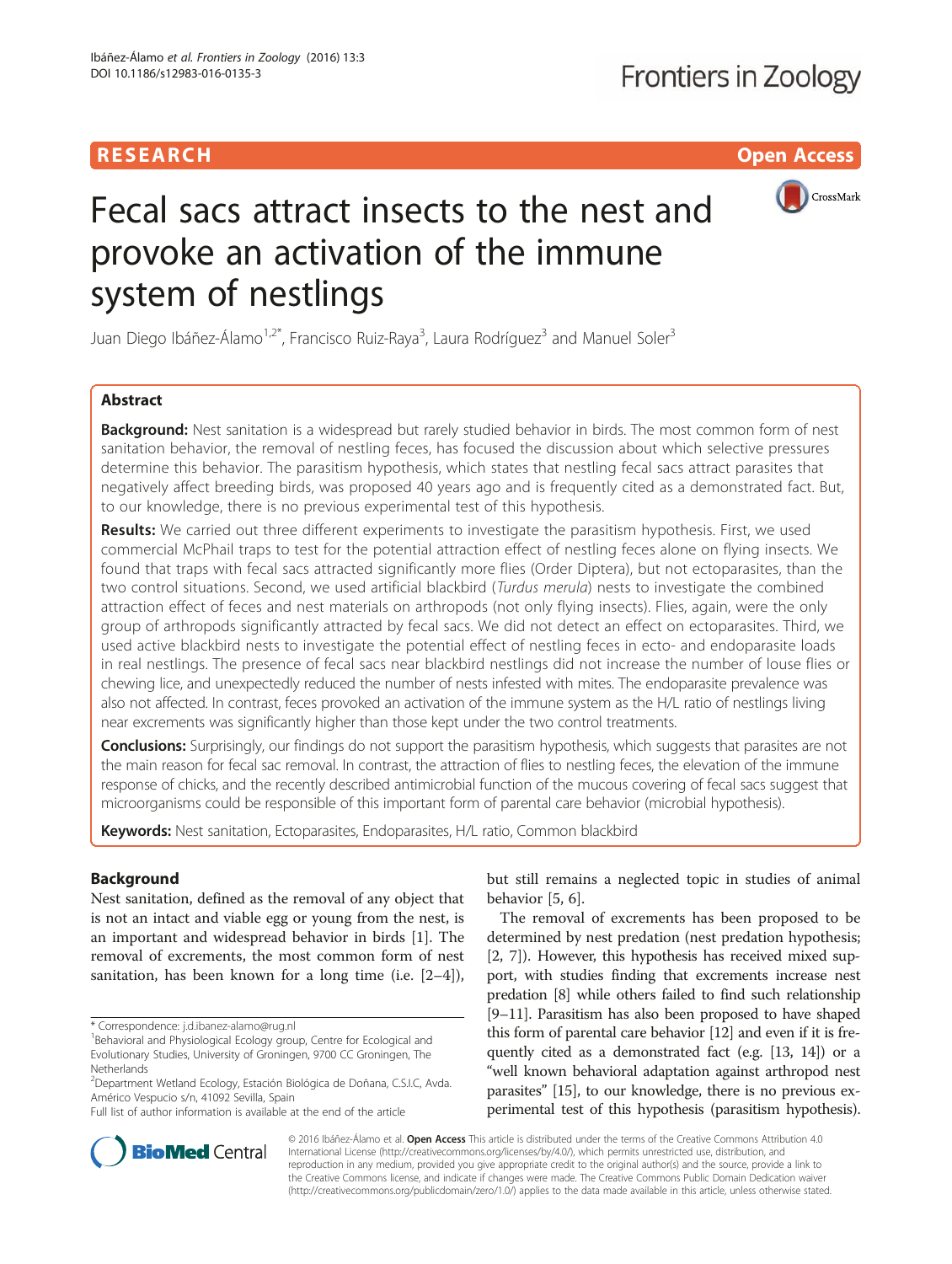This is despite the study of parent-offspring interactions during the nesting phase that has promoted significant advances in our understanding of the evolution of parental care characteristics, some of them directed to reduce the risk of parasitism [[16](#page-7-0), [17\]](#page-7-0). Mosquitoes, ticks and other ectoparasites are known to detect vertebrates through chemical cues emanating from different avian-derived products (e.g. [\[18](#page-7-0), [19](#page-7-0)]). In fact, chicken feces also seem to attract female mosquitoes (Culex quinquefasciatus; [[20](#page-7-0)]) suggesting that nestling feces could have a similar effect. Indeed, feces removal has been considered a behavioral defense against parasites by some authors [\[12, 15, 21](#page-7-0)]. Another study on Blue Tits (*Cyanistes caeruleus*) suggested a relationship between ectoparasites and nest sanitation because female tits of nests parasitized by blowflies (Protocalliphora spp.) invested more time cleaning their nests than those of experimentally de-parasitized nests [\[22](#page-7-0)]. Furthermore, management of invertebrate parasites is recognized as a form of nest sanitation present in at least 15 bird species [[1](#page-7-0)] which will indicate that other forms of nest sanitation (i.e. feces removal) could be also related to ectoparasites.

Vector-borne parasites induce several behavioral changes in blood-sucking insects to maximize their transmission success (e.g. [[23](#page-7-0), [24](#page-7-0)]). Thus, it is possible that nestling feces could increase the number of endoparasites in spite of their effect on ectoparasites if arthropods already infected and acting as vectors are more attracted by feces. Therefore, it seems critical to test the parasitism hypothesis to comprehend the selective pressures behind the origin and maintenance of feces removal behavior, especially given the controversy concerning the alternative nest predation hypothesis.

Here we experimentally test for the first time whether excrements produced by nestlings could attract ectoparasites, endoparasites (via infected vectors) or both to the nest. We carried out three different experiments using flying insect traps, artificial nests and natural nests of the Common Blackbird (hereafter blackbird) baited with real nestling feces and under two different control situations. The first experiment (flying insect traps) tested for the attraction of ectoparasites by nestling feces alone. According to the parasitism hypothesis, we predicted that traps with feces should attract more ectoparasites than those without feces (Prediction 1). Our second experiment (artificial nests) tested for the combined effect of nestling fecal sacs and nesting material as it is possible that there are additive effects when both elements are acting simultaneously (i.e. due to rotten nest material). This second experiment also allowed us to test our hypothesis against a broader community of arthropods (not only flying insects). We predict that artificial nests baited with feces should attract more ectoparasites than those without them (Prediction 2). Our third experiment (natural and active nests) tested for the combined effect of nestling feces, nesting material and active nestlings in the most natural situation possible, exploring the potential consequences that the presence of real blackbirds could have in the attraction of parasites. We predict that nestlings living in natural nests with feces should have higher ectoparasite loads than those of control nests (Prediction 3). Independently, nestlings from experimental natural nests should present higher endoparasite loads than those of nests without feces (Prediction 4). Finally, if the presence of feces involves an immunological cost to birds due to the elevated prevalence of endoparasite infection or ectoparasite loads, we would expect an increased immune response in chicks of nests with excrements (Prediction 5). Both ecto- and endoparasites can activate the immune system (e.g. [\[25](#page-7-0), [26\]](#page-7-0)).

# Results

## McPhail traps experiment

We placed 21 traps in the field (seven per treatment). We captured a total of 212 arthropods of the following Orders: Diptera (92 % of captures), Arachnida (5 %), Hymenoptera (1 %), Hemiptera (1 %) and Coleoptera (1 %). Only one of these arthropods was an ectoparasite (an unidentified mosquito) captured in a manipulation control trap suggesting that nestling feces did not significantly attract ectoparasites and consequently not fitting prediction 1. That only one ectoparasites was captured prevented the use of any statistical analysis comparing ectoparasite vs non-ectoparasite prevalence. In contrast to our ectoparasite results, we found a significant effect on the attraction of Diptera (F2,17 = 12.16,  $p = 0.0005$ ). Traps with nestling feces attracted a significantly higher number of flies than the control (Tukey HSD,  $p =$ 0.001) or manipulation control traps (Tukey HSD,  $p =$ 0.001; Fig. 1).

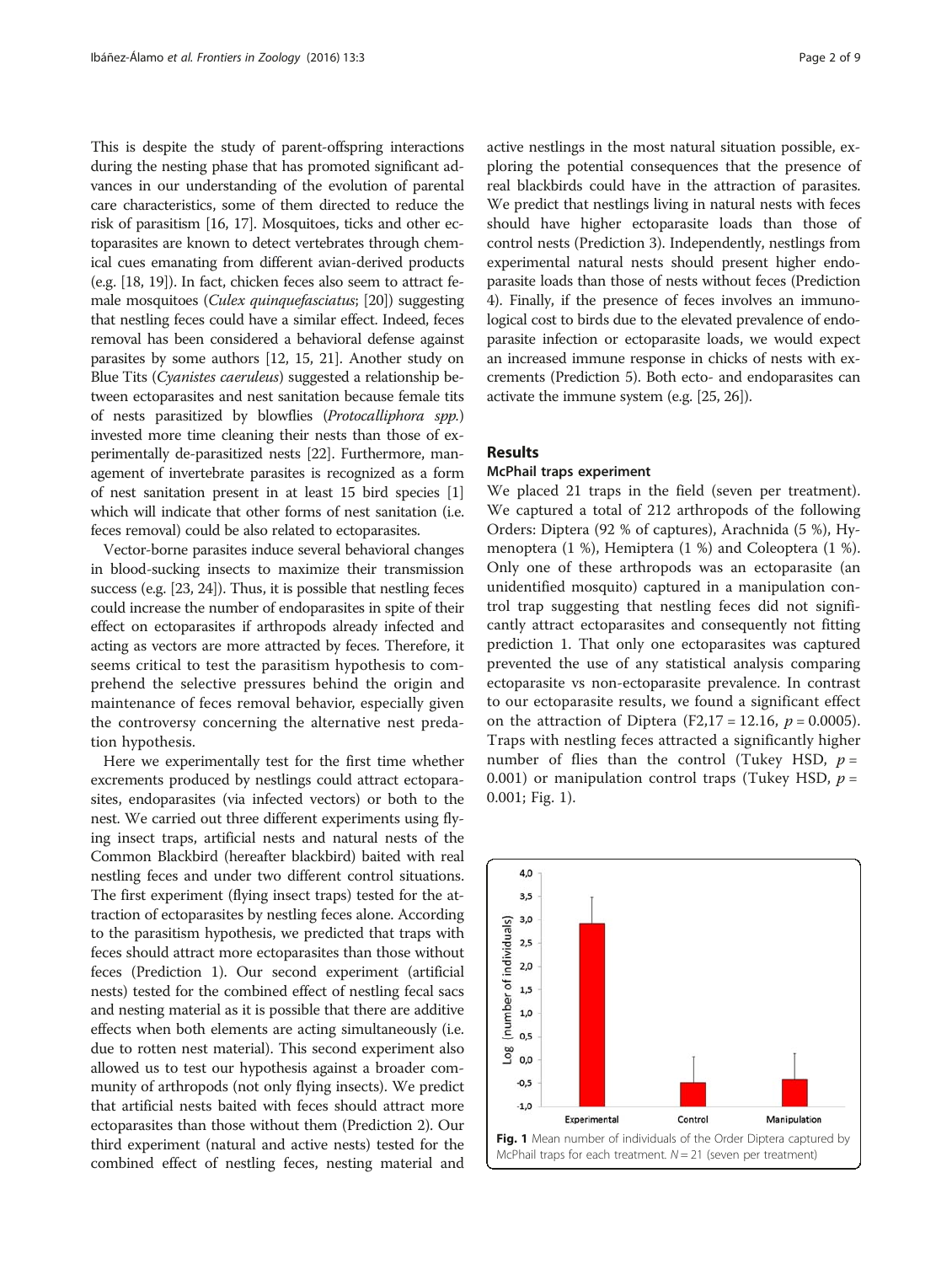## Artificial nests experiment

We used 36 artificial nests for our second experiment (twelve per treatment). However, one tree with an artificial nest baited with feces was cut down in the middle of the experiment which reduced our effective sample size to 35 nests. We captured a total of 4046 arthropods distributed among the following Orders: Hemiptera (81 % of captures), Diptera (12 %), Hymenoptera (6 %) and Coleoptera (<1 %), Tisanoptera (<1 %), Dermaptera  $(1 \%)$ , Lepidoptera  $(21 \%)$  and Arachnida  $(21 \%)$ . None of the arthropods captured was an ectoparasite, consequently not fitting prediction 2. However, we found a significant effect for Diptera  $(F2,31 = 26.86, p < 0.000001)$ indicating that artificial nests baited with nestling feces attracted more flies than control (Tukey HSD,  $p = 0.0001$ ) or manipulation control nests (Tukey HSD,  $p = 0.0001$ ; Fig. 2). These results match with those obtained by the McPhail trap experiment. There were no significant differences for Hemiptera (F2,31 = 2.41,  $p = 0.11$ ) or Hymenoptera (F2,31 = 0.02,  $p = 0.98$ ).

### Natural nest experiment

A total of 63 blackbird nests were followed: 22 experimental nests, 20 control nests and 21 manipulation nests. Unfortunately, nest predation reduced our initial sample size to 33 nests that were active until the end of the nestling period (12 experimental nests, 11 control nests and 10 manipulation control nests).

We did not find significant differences for louse fly prevalence due to our experiment ( $\chi^2$ 2 = 3.45, p = 0.18), but we found significant differences for mites prevalence among treatments ( $\chi^2$ 2 = 8.29,  $p$  = 0.02). Blackbird nests whose attached canary nests were baited with feces were parasitized by mites less frequently (33.3 % nests with mites) than control nests (83.3 %; manual posthoc,  $p =$ 0.004) but not than manipulation control nests (66.7 %; manual posthoc,  $p = 0.08$ ). There were no significant differences for feather damage produced by chewing lice among treatments (F2,20 = 1.03,  $p = 0.38$ ). Ectoparasite results do not fit with prediction 3, moreover results about mites prevalence point out in the opposite direction.

In relation to endoparasites, we found 20 % of inspected blackbird nestlings parasitized with at least one of the targeted endoparasites. Endoparasite prevalence did not change due to our experimental manipulation ( $\chi^2$ 2 = 1.43,  $p = 0.49$ ), thus not fitting with prediction 4. In contrast, our fifth prediction was fitted as chicks living close to feces had a significant higher H/L ratio than those of control or manipulation control nests (F2,19.7 = 32.14,  $p =$ 0.000001; Fig. [3\)](#page-3-0) indicating a higher immune response in the former. Finally, we did not find significant differences in growth rate among treatments  $(F2,38.8 = 1.74, p = 0.20)$ , suggesting that nestling feces did not alter growth.

## **Discussion**

Our results do not support the parasitism hypothesis; the presence of nestling feces did not significantly attract ectoparasites in any of our three experiments testing this hypothesis in different situations. Ectoparasites were not attracted by fecal sacs alone (trap experiment), in combination with nesting material (artificial nest experiment) or, more interestingly, in the presence of active chicks (natural nest experiment). In fact, no ectoparasite was captured in experimental traps or artificial nests (those baited with feces), even if they significantly attracted other arthropods. To our knowledge, this is the first time that this

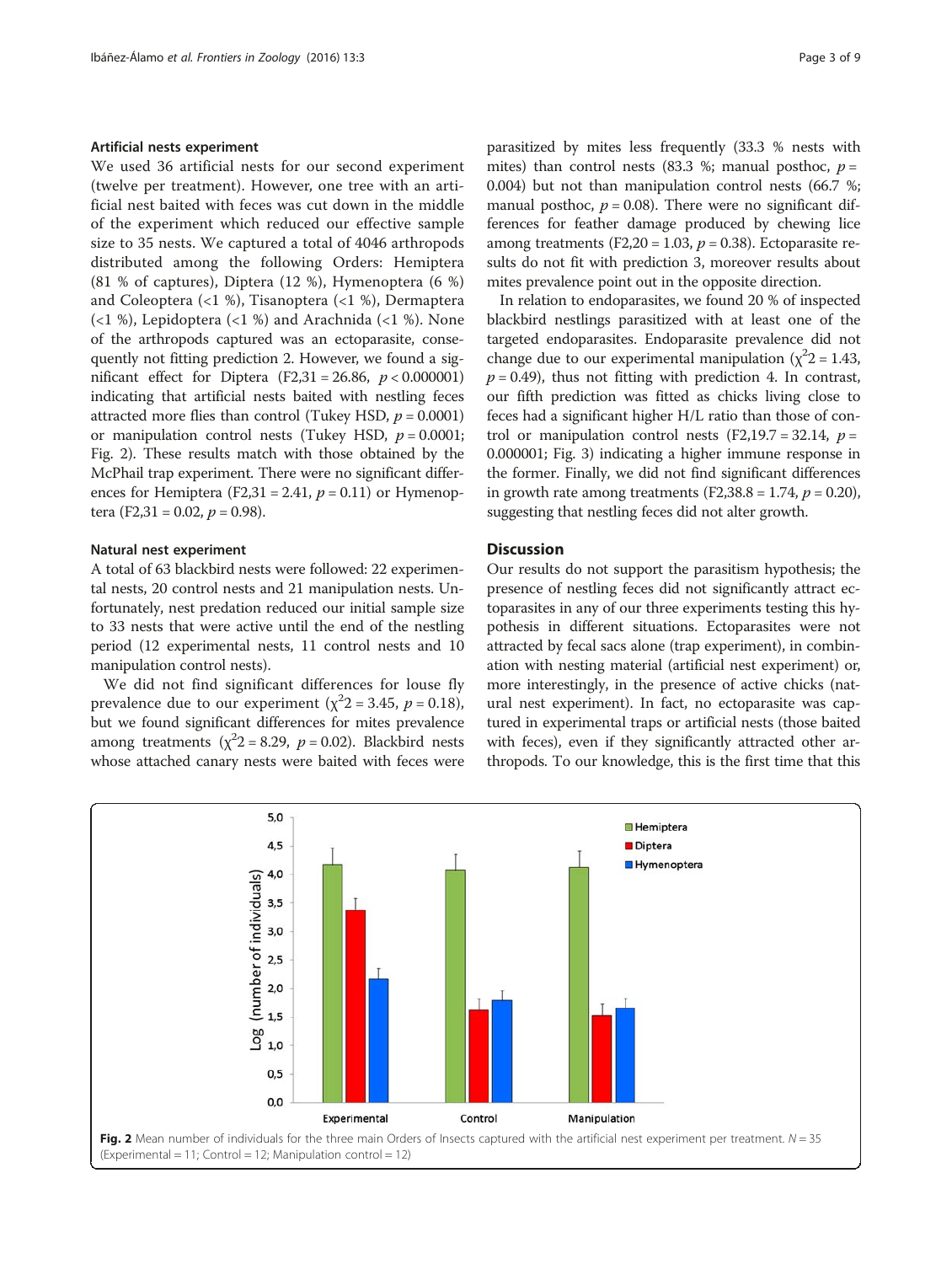<span id="page-3-0"></span>

hypothesis has been experimentally tested even though it was proposed long ago [[12](#page-7-0)].

A previous study [\[20](#page-7-0)] found that female mosquitoes were attracted by the feces of adult chickens, while we found no attraction when testing this effect for nestling feces. These differences could be explained by the different structure of adult and nestling excrements. Nestlings, but not adults, produce feces encapsulated in a mucous covering that is known to isolate bacteria within these so-called fecal sacs [[27](#page-7-0)]. It is also possible that this mucous covering could prevent the dispersal of chemical cues of the excrements that might attract ectoparasites. It should be interesting to test the role of this mucous covering in the context of the parasitism hypothesis in future studies. Other parental behaviors, like active removal of ectoparasites, has been suggested to play an important role in nest sanitation [\[1](#page-7-0), [22, 28\]](#page-7-0) and could compensate for the attraction of ectoparasites by nestling feces. However, it is unlikely that parental activity will be the reason for not finding significant differences in ectoparasite loads among treatments of our natural nest experiment given that we also did not find attraction of ectoparasites in the other two experiments which tested this hypothesis in the absence of parents.

Interestingly, we found a significant reduction in the prevalence of mites due to the presence of fecal sacs. Duffy [[29](#page-7-0), [30](#page-7-0)] proposed that seabirds could use excrements to control nest parasites, in a similar way as some bird species use secondary plant compounds (reviewed in [[31](#page-7-0)]). He suggested that seabird guano, ammoniacal and cement-like, might discourage parasites which could be the reason why seabirds tend to place nests near seabird

guano [\[29, 30](#page-7-0)]. Uric acid is a common compound in birds' feces which is quickly transformed into  $CO<sub>2</sub>$  and ammonia by specialized microorganisms once out of the body [[32](#page-7-0)]. For instance, ammonia is known to repel different species of ticks [\[33\]](#page-7-0), and might repel also other kind of Acari like mites. But, in the blackbird [\[9](#page-7-0)], like in other passerines [[34](#page-7-0)], no fecal sac is left in the nest indicating that any potential benefit obtained from fecal sacs repelling mites will not surpass the costs of not removing them from the nest, at least in this species.

Our results on endoparasite prevalence also do not support the parasitism hypothesis because the percentage of nests with infected nestlings did not increase in the presence of fecal sacs. However, the implications of this result should be taken with caution. First, it is still possible that the cost of nest sanitation is related to parents rather than offspring. Second, we cannot discard the possibility that nestlings from our experimental natural nests were more infected than those from control or manipulation control nests during the last stage of the nestling period, and that this differential infection was still undetectable when we sampled our birds because it has not progressed far enough to be detectable in peripheral blood [\[35](#page-7-0), [36\]](#page-7-0). As blackbird chicks grew older, there was more fecal material in the attached canary nest, simulating a natural situation in which there was no removal of nestling feces. There could be a threshold of fecal material volume above which vectors are attracted. However, the existence of such a threshold is unlikely given that small amounts of feces (6 g) in our McPhail traps experiment, corresponding to the quantity of feces of 3 days old blackbird chicks in our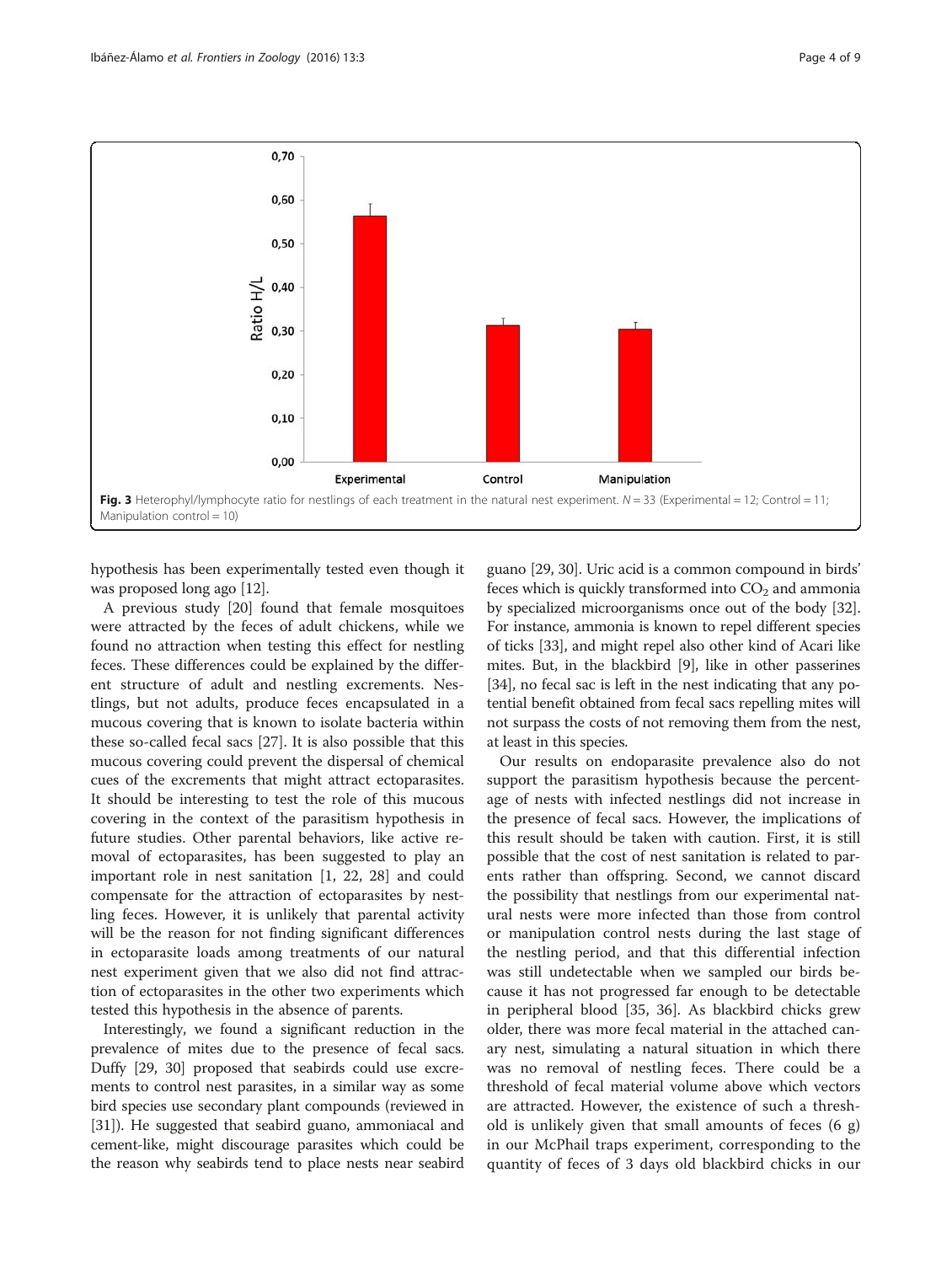natural nest experiment, significantly attracted other insects like flies.

We found that feces increased the H/L ratio of nestlings suggesting that our experiment did have an effect in the immunology of blackbird nestlings. To our knowledge, this is the first evidence showing a relationship between fecal sac removal and immune response in nestlings. However, the cause of this change is not clear. An elevated H/L ratio has been related to challenges to the immune system (e.g. [\[37\]](#page-7-0)), and a recent study has found a positive correlation between Plasmodium sp. infection and H/L ratio in blackbirds [\[26\]](#page-7-0). The elevated H/L ratio observed in nestlings living near their feces could indicate that they were indeed more parasitized by endoparasites (even if they have not been detected in blood smears). On the other hand, some studies have found a positive relationship between blood-sucking mites living in the nests of birds (family Dermanissydae) and H/L ratio [[38](#page-7-0), [39\]](#page-7-0). It is therefore possible that the observed change in mite loads could explain the increased H/L ratio of experimental nestlings, but this result could also reflect an increase in bacterial infection in these nestlings which have also been related to the elevation in the H/L ratio of birds (e.g. [\[40](#page-7-0), [41\]](#page-7-0)). In fact, our results from the trap and artificial nest experiments indicating that flies are significantly more attracted to fecal sacs support this reasoning. The feces of nestlings includes pathogenic bacteria [[42,](#page-7-0) [43](#page--1-0)] and it is known that the mucous covering of fecal sacs act as a temporal protective barrier against microorganisms from the inside of nestling feces in this species [[27](#page-7-0)]. Furthermore, flies can play an important role as vectors for bacteria [\[44, 45](#page--1-0)]. Thus, it is possible that flies attracted to fecal sacs deposited in the attached canary nest transport potentially harmful microorganisms from excrements to blackbird chicks living close by, which activated their immune system to fight against them. Nevertheless, increases in the H/L ratio have also been related to different physiologically stressing situations (e.g. [\[46](#page--1-0), [47\]](#page--1-0)). We cannot rule out that living near feces could affect the physiology of nestlings in an unknown way, for example if parental behavior is altered by the presence of fecal sacs (i.e. brooding behavior). Different species of passerines are known to detect foreign odors at the nest and modify their behaviors accordingly (e.g. [\[48](#page--1-0)–[50\]](#page--1-0). Thus, the intense odor associated to nestling feces could disturb adult blackbirds, which consequently could change some aspects of their behavior (i.e. the time they spend at the nest).

It is also important to mention that our experimental manipulation did not affect growth rate in blackbird chicks, even if it produced changes in their immune response. There are two possible explanations for this result. First, the increase in immune response may be restricted to the last part of the nestling period and, thus, its influence is not long enough to affect growth rate. Second, the induced changes in immune response due to living close to fecal sacs (but not touching them) are not big enough to impair growth. Both reasons are based on the existence of a tradeoff between the immune system and growth rate (e.g. [\[51](#page--1-0), [52](#page--1-0)]). However, some researchers have shown that such a negative relationship only appears when food is scarce [\[53](#page--1-0)]. According to this last scenario and considering that food limitation is low in our studied population [[54](#page--1-0)], we could explain that our manipulation modified nestlings' immune response but not growth rate.

#### Conclusions

Our results point out that parasitism does not seem to play an important role in the evolution of the removal of nestling feces contrasting with previous assumptions (e.g. [\[14](#page-7-0), [15\]](#page-7-0)). Nest predation seems to be of little relevance regarding nest sanitation behavior too [\[7, 9](#page-7-0)–[11](#page-7-0)] although appropriate experiments to test for the potential nest predator attraction of the visual component of fecal sacs are lacking. On the one hand, it is possible that nest predation or parasitism could originate and fix this behavior in a common ancestor of passerines, but that these selective pressures are not acting anymore. The removal of nestling feces could have been maintained in many bird species, like blackbirds, due to its low costs (i.e. in terms of energy or time). On the other hand, there could be other selective pressures determining this important form of parental care behavior. Previous work about the importance of microorganisms in relation to avian nests (e.g. [\[55](#page--1-0)–[57](#page--1-0)]) and in relation to nest sanitation [[27](#page-7-0)] imply that the removal of nestling fecal sacs from nests could be determined by the risk of infection by harmful microorganisms (the microbial hypothesis). Some findings of this study support this new hypothesis (attraction of vectors of potentially harmful microorganisms and the elevation of H/L ratio) and highlight that more investigations on this topic and with other species are needed to fully comprehend this poorly understood but conspicuous behavior in birds.

## Methods

#### Study area and species

This study was carried out during the springs of 2012 and 2013 in the Valley of Lecrín, south of Spain (36°56' N, 3° 33' W; 580 m.a.s.l.). The study area is dominated by orange groves in which blackbirds usually nest (see [\[54\]](#page--1-0) for a more detailed description of the breeding population). We used the blackbird as the model species because (i) adults remove all excrements produced by their nestlings from their nests [\[11\]](#page-7-0), (ii) their endoparasites are well known (e.g. [[36](#page-7-0), [58, 59](#page--1-0)]), and (iii) we already have information about the ectoparasites that affect their nestlings. For example, we have previously identified the louse fly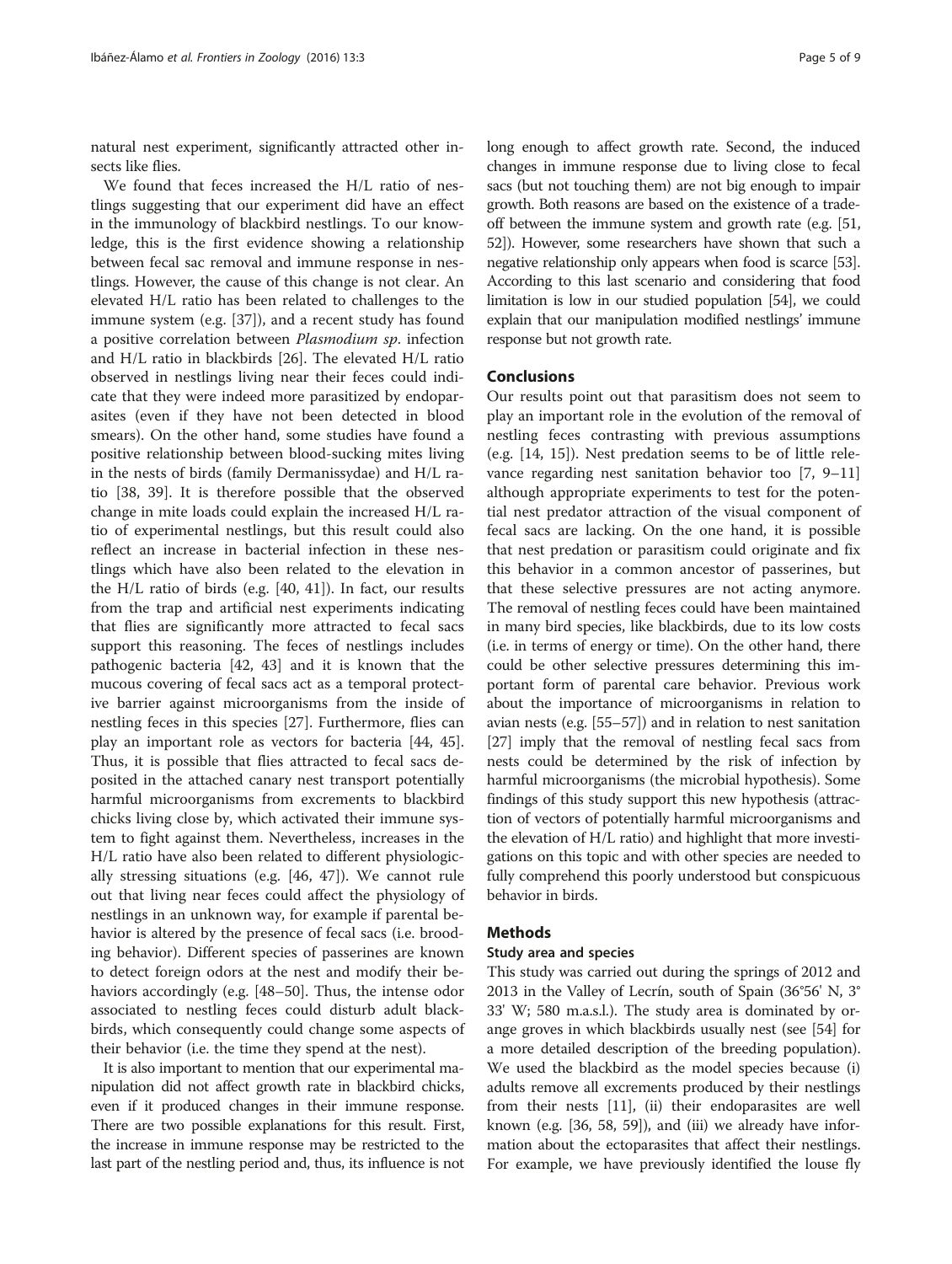species parasitizing blackbird nestlings in our population (Ornithomyia avicularia; Miguel Carles-Tolra pers. comm.) and the community of nest mites is already known, mainly composed by the genus Trichouropoda, specially T. ovalis [[60](#page--1-0)]. We actively searched the area for blackbird nests in both years.

#### McPhail traps experiment

In May of 2012, when blackbirds were breeding in the study area and after detecting the first ectoparasites (louse flies and mites) in blackbird chicks, we placed 21 commercial McPhail traps (Econex S.L.) in orange trees. These traps are specially designed to capture flying insects in different habitats (e.g. [\[61, 62\]](#page--1-0)). All traps were attached to the trees using hemp strings (commonly found in the area), thus avoiding potential unwanted attractive effects of other materials (i.e. colored plastic). Traps were attached at 2 m height, which is the median height of blackbird nests in this population (range 1.5 - 4 m above the ground; J.D. Ibáñez-Álamo unpubl. data). We placed traps along a transect in the study area, with 50 m of distance between traps to avoid interference among them. Blackbird nests are usually closer than 50 m in this population (J.D. Ibáñez-Álamo unpubl. data). Each trap contained a solid insecticide tablet (2.2 dichlorovinyl dimethyl phosphate) to kill all insects trapped. This is a colorless and odorless insecticide commonly used to control insects in agriculture and pest management [\[63\]](#page--1-0).

Our experimental design consisted in three groups: (i) Experimental traps with fresh nestling feces obtained from blackbird chicks during the previous 3 h; (ii) Control traps baited with mud (a mix of water and earth collected from the surrounding area; (iii) Manipulation control traps with just the insecticide tablet to control for the potential attraction effect of our traps for arthropods. We randomly assigned each trap to one of the three treatments avoiding repetitions of consecutive traps. We visited all traps approximately every 72 h in order to collect arthropods captured, thus, avoiding the potential attraction of scavengers to the traps, and to add new fresh material (feces or mud). Doing that, we simulated the natural accumulation of excrements along the nestling period due to the natural feces production of real chicks. We collected fresh excrements from nestlings of close active nests. The mean quantity of feces added to experimental traps for the whole period  $(6.0 \pm 0.1 \text{ g})$  did not differ significantly from the mean quantity of mud added  $(5.9 \pm 0.1 \text{ g};$  ANOVA F1,11 = 1.07,  $p = 0.32$ ). Each trap was active for 10 days, a period which is very similar to the mean nestling period of blackbirds in the population  $(11.8 \pm 0.3$  days; [\[54\]](#page--1-0)).

We quantified and identified to the level of Order all arthropods trapped (following the criteria indicated in [[64\]](#page--1-0)), and determined those that are known ectoparasites (i.e. mosquitoes within Diptera). McPhail traps baited with different material are widespread in insect studies, and provide comparable data on flying arthropods abundance [[61](#page--1-0), [62](#page--1-0)].

#### Artificial nest experiment

In March of 2013, we collected blackbird nests used only for the incubation stage that had been predated or abandoned. We avoided collecting nests that contained nestlings to eliminate the potential effect of any substance produced by chicks that was impregnated in the nest and could have masked the attraction effect of excrements and nesting material alone. The exact location of the nest was marked with a GPS (Garmin Gekko) and a small piece of string attached to the branch. We collected nests and transported them in independent hermetic plastic bags to the lab. The nests were kept at 50 °C and in obscurity for 48 h in an oven in order to kill all arthropods that were already in the nests [\[65](#page--1-0)].

The nests where placed in their original locations the last week of April, when most active blackbird nests have nestlings. We placed a Petri dish (85 mm diameter) with a small hole (18 mm diameter) on top of the nest fitting exactly with the inside diameter of the nest. Just after the placement of the modified Petri dish, we extended its surface with a non-odor, transparent and environmental resistant adhesive (Temobi, Impex Europa S.L.). Our experimental design was similar to that of the McPhail insect traps and consisted in three groups: (i) Experimental treatment: nests baited with nestling feces obtained from blackbird chicks during the previous 3 h; (ii) Control treatment: nests baited with mud (a mix of water and earth collected from the surroundings of the nest); (iii) Manipulation control treatment: nests with just the Petri dish and the adhesive to control for their effects on the attraction of arthropods. We randomly assigned each nest to one of these groups. The small hole in the dish allowed the odor of the feces to disperse and avoided the proliferation of fungus which could attract other arthropods to the trap. We visited all nests every 72 h in order to change the Petri dishes to avoid the potential attraction of scavengers to the traps, and to add fresh material. With this schedule, we simulated the natural accumulation of excrements along the nestling period due to the natural feces production of real chicks. The mean quantity of feces added to experimental nests for the whole nestling period  $(9.7 \pm 1.5 \text{ g})$  did not differ significantly from the mean quantity of mud added  $(9.6 \pm 1.5 \text{ g};$  ANOVA F1,23 = 0.94,  $p = 0.90$ ). The design of this artificial nest traps allowed us to collect flying arthropods (like with McPhail traps), but also non-flying arthropods, which allow us to test the potential attraction of nestling feces against a broader variety of arthropods/ectoparasites.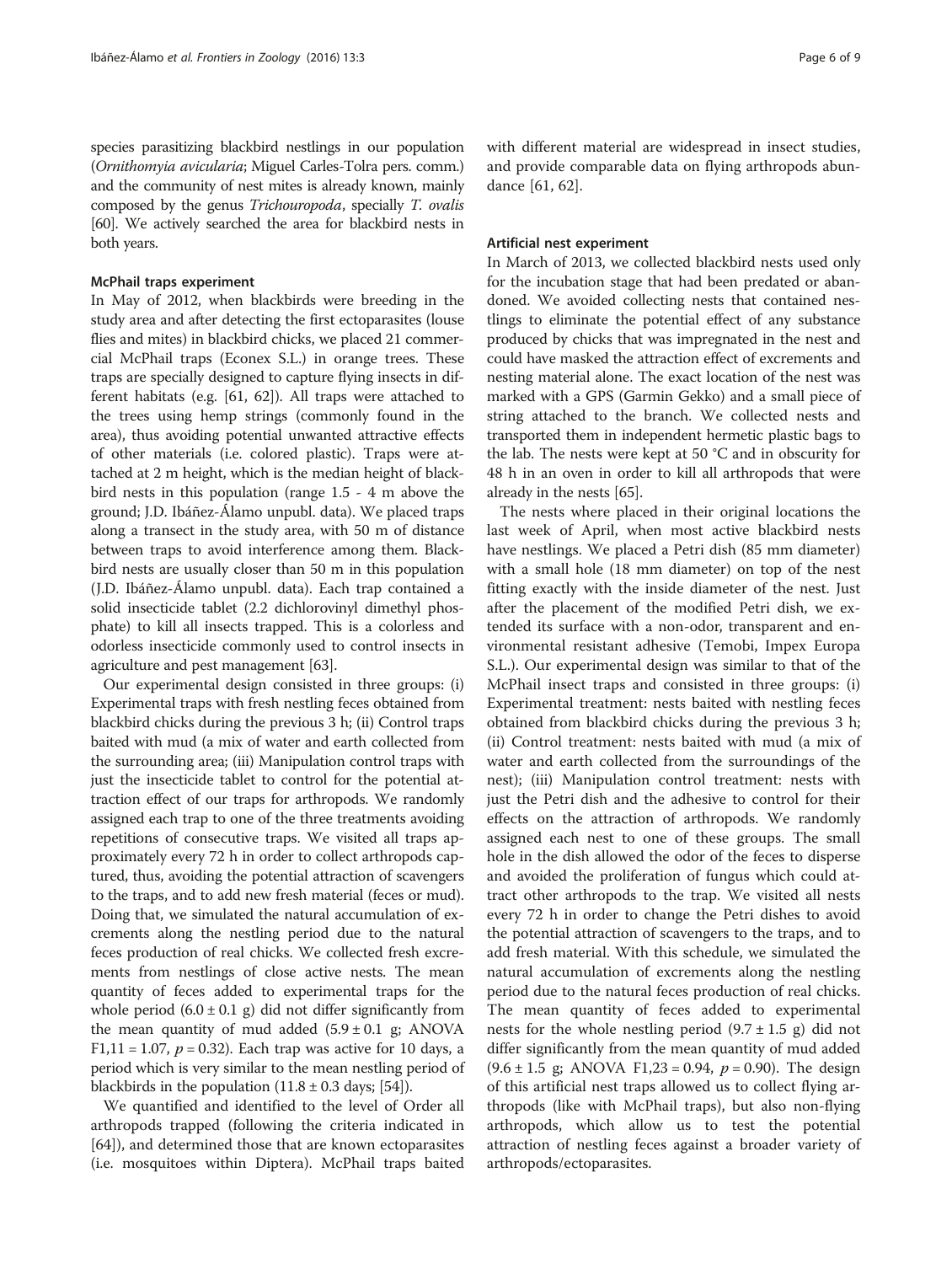We stopped the experiment after a period of 12 days, which match with the mean nestling period of blackbirds in this population  $(11.8 \pm 0.3 \text{ days}; [54])$  $(11.8 \pm 0.3 \text{ days}; [54])$  $(11.8 \pm 0.3 \text{ days}; [54])$ . Then, we quantified and identified to the level of Order the arthropods trapped in the adhesive traps following the criteria indicated in [\[64\]](#page--1-0), and determined those that are known to be ectoparasites (i.e. mosquitoes within Diptera).

#### Natural nest experiment

During the breeding season of 2012, we attached a commercial Canary (Serinus canaria) nest made of vegetable fiber below each natural blackbird nest using hemp strings following the procedure described in [[10\]](#page-7-0). We placed the Canary nest just after the hatching of the whole clutch.

We created three different treatments based on the material included into the attached nest: (i) Experimental nests with nestling feces; (ii) Control nests with mud simulating the same consistency as natural excrements; and (iii) Manipulation control nests with nothing added. Each nest was randomly assigned to one of the treatments to avoid potential effects of parental and territory quality on the attraction of ectoparasites.

We visited all nests every two days (5 visits per nest) during the complete nestling period in order to add new fresh material to the attached nest. Similarly to the two previous experiments, we simulated the natural production of excrements along the nestling period. There were no significant differences in the mean quantity of feces added to experimental nests  $(17.9 \pm 1.5 \text{ g})$  or mud added to control nests  $(15.9 \pm 1.5 \text{ g}$ ; ANOVA F1,24 = 0.94, p = 0.34). We collected body weight measurements for each nestling during our first and last visit in order to calculate growth rate based on [\[66\]](#page--1-0). Basically, we used the residuals of a linear regression of the last visit body weight on the first visit body weight.

During the fifth visit, when blackbird nestlings were 11 days old, we carefully inspected the chicks for ectoparasites. Once at the nest, we quickly introduced the nestlings in a white cotton bag and checked the bird for louse flies (Hippoboscidae) following the recommendations provided by [\[67\]](#page--1-0). After this first examination, we noted the presence/absence of mites in the bag and counted the number of feather damage (holes) produced by chewing lice on both wings [[67](#page--1-0)].

We then obtained a blood smear for each nestling present in the nest using the standard two-slide wedge procedure. We air dried the smears, fixed them in absolute ethanol for 5 min and stained them with Giemsa solution for 40 min [[68](#page--1-0)]. We examined blood smears looking for vector-borned parasites, specifically for extracellular parasites (Trypanosoma sp and Microfilaria sp) scanning 300 fields at 200x magnification, and intracellular parasites (Haemoproteus sp and Plasmodium sp) examining 10,000 erythrocytes per smear under the 1000x magnification and

oil immersion [\[36,](#page-7-0) [69](#page--1-0)]. We also obtained counts of lymphocytes and granulocytes per 100 leukocytes and calculated the heterophils/lymphocytes (H/L) ratio [\[37\]](#page-7-0). This ratio provides useful information of the immune status of birds at the time of sampling (e.g. [[37, 41](#page-7-0), [70](#page--1-0)]. Determinations of endoparasites and H/L ratio were done without knowing the origin of the samples, which allow to avoid important bias frequently observed in experimental studies [[71](#page--1-0)–[73](#page--1-0)].

We decided not to quantify arthropods in this experiment because it would have involved removing them from the location, thus, preventing us from detecting any effect on nestlings' health or parasite loads (i.e. if vectors were captured before biting a nestling and infecting him).

#### Statistical analyses

We carried out General or Generalized Linear Models depending on the nature of the dependent variable in order to test the effect of our treatment. We included date as a covariate in all analyses, and brood size for the analyses of the third experiment (natural nests) because the number of nestlings could be related to parasite loads [[74](#page--1-0), [75](#page--1-0)]. To test the attraction effect of nestling feces in our McPhail traps we used number of individuals for each group of arthropods or functional groups (ectoparasites vs non-ectoparasites) collected at the end of the experiment as the dependent variable. We used the same variable in order to test for the combined effect of excrements and nesting material (artificial nest experiment). In relation to the natural nest experiment, we used louse flies and mites prevalence (proportion of infested nests; [\[76](#page--1-0)]) and the mean number of holes per nestling for each nest. Given to the low number of infected chicks with endoparasites, we also used endoparasite prevalence (percentage of nests with at least one of its chicks infected by one of our targeted endoparasites) as the dependent variable to investigate the effect of our treatment in endoparasite infection. To test for the effect of nestling feces on the immune response or growth rate of chicks we carried out general linear mixed models including H/L ratio or growth rate as dependent variable and nest identity as random factor. We systematically checked the assumptions underlying the use of these analyses (normality and homoscedasticity) and  $log_{10}$ -transformed our dependent variables when necessary. We used Tukey HSD posthocs for comparisons among treatments in general linear models and manual posthocs (independent comparisons among pairs of treatments) in generalized linear models. All statistical analyses were performed using STATISTICA ver. 8.0 software (StatSoft Inc. Tulsa, OK, USA). The values are reported as means  $\pm$  SE.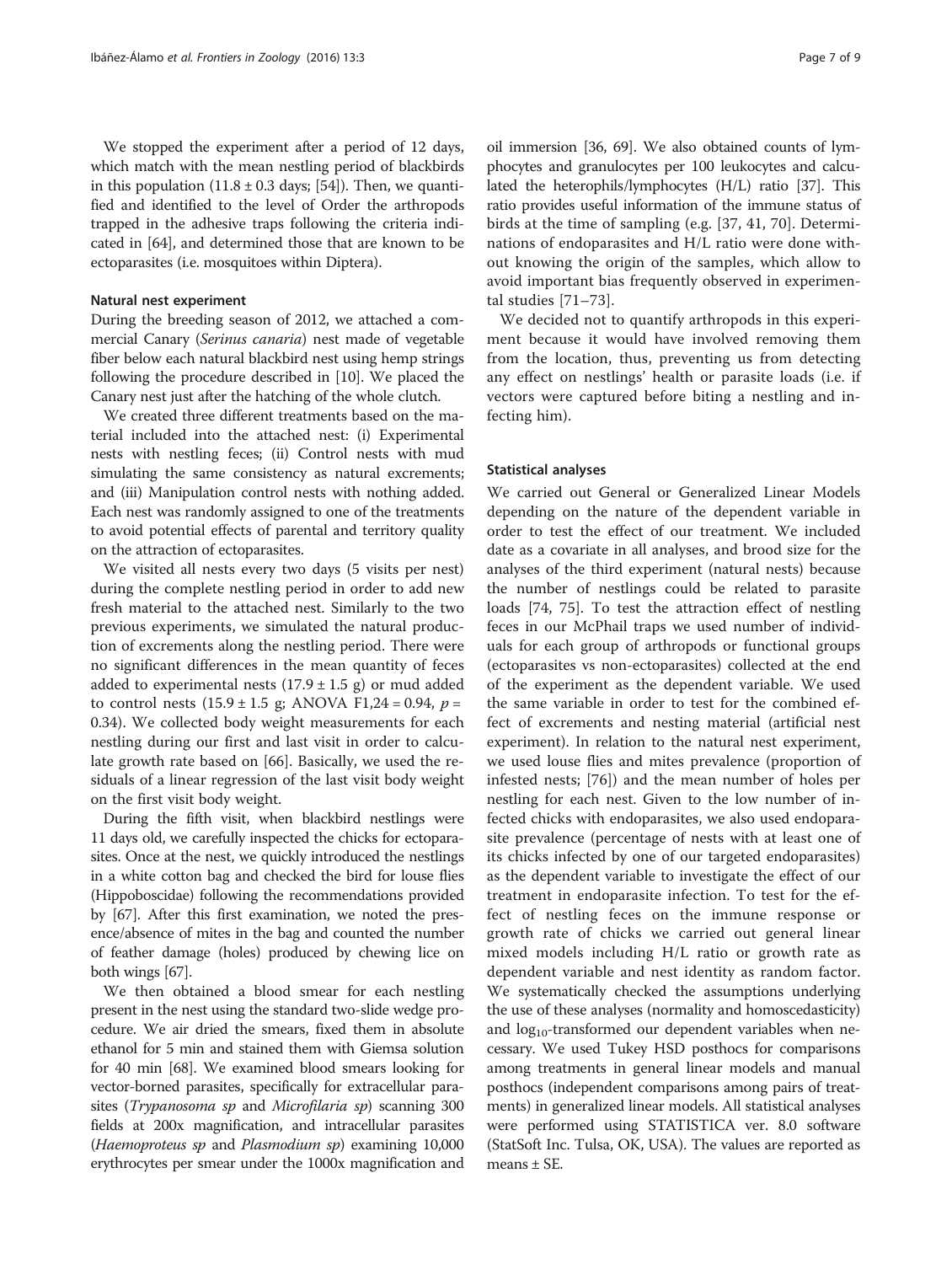### <span id="page-7-0"></span>Ethical note

This research was conducted according to national (Real Decreto 1201/2005, de 10 de Octubre) and regional (permissions provided yearly by Consejería de Medio Ambiente de la Junta de Andalucía) guidelines.

#### Competing interests

The authors declare that they have no competing interests.

#### Authors' contributions

JDIA conceived of the study. JDIA, FRR and MS participated in its design. JDIA, FRR and LR carried out the field work. JDIA and LR determined insects captured during the study. LR checked blood smears for endoparasites and quantified H/L ratio. JDIA performed statistics. JDIA, FR, LR and MS wrote the manuscript. All authors read and approved the final manuscript.

#### Acknowledgements

The idea of the microbial hypothesis came out from the mind of J.J. Soler. We thank G. Roncalli for his help in the field. F. Ruano and F. Sánchez provide support with the arthropod part of this study. C. Jerez-Valle kindly lent us use his McPhail traps. A. Gonzalez-Mejías allowed us to use her oven for the artificial nest experiment. R.L. Thomson kindly reviewed the manuscript. This study was supported by the regional government of the Junta de Andalucía (research project CVI-6653).

#### Author details

<sup>1</sup> Behavioral and Physiological Ecology group, Centre for Ecological and Evolutionary Studies, University of Groningen, 9700 CC Groningen, The Netherlands. <sup>2</sup>Department Wetland Ecology, Estación Biológica de Doñana, C.S.I.C, Avda. Américo Vespucio s/n, 41092 Sevilla, Spain. <sup>3</sup>Departamento de Zoología, Facultad de Ciencias, Universidad de Granada, Avda. Fuentenueva s/n, 18071 Granada, Spain.

#### Received: 16 October 2015 Accepted: 15 January 2016

#### References

- 1. Guigueno MF, Sealy SG. Nest sanitation in passerine birds: implications for egg rejection in hosts of brood parasites. J Ornithol. 2012;153:35–52.
- 2. Herrick FH. Care of nest and young. Auk. 1900;17:100–3.
- 3. Thomson DF. Some adaptations for the disposal of faeces. The hygiene of the nest in australian birds. Proc Royal Soc B. 1934;46:701–7.
- 4. Blair RH, Tucker BW. Nest sanitation. Br Birds. 1941;34:206–15. 26–35,50-55.
- 5. Lang JD, Straight CA, Gowaty PA. Observations of fecal sac disposal by Eastern Bluebirds. Condor. 2002;104:205–7.
- Gow EA, Wiebe KL, Musgrove A. Nest sanitation in response to short- and long-term changes of brood size: males clean more in a sex-role-reversed species. Anim Behav. 2015;104:137–43.
- 7. Weatherhead PJ. Fecal sac removal by tree swallows: the cost of cleanliness. Condor. 1984;86:187–91.
- Petit KE, Petit LJ, Petit DR. Fecal sac removal: do the pattern and distance of dispersal affect the chance of nest predation. Condor. 1989;91:479–82.
- 9. Ibáñez-Álamo JD, Sanllorente O, Arco L, Soler M. Does nest predation risk induce parent birds to eat nestlings' fecal sacs? An experimental study. Ann Zool Fenn. 2013;50:71–8.
- 10. Ibáñez-Álamo JD, Ruiz-Raya F, Roncalli G, Soler M. Is nest predation an important selective pressure determining fecal sac removal? The effect of olfactory cues. J Ornithol. 2014;155:491–6.
- 11. Petit DR, Petit LJ. Fecal sac dispersal by Prothonotary Warblers: Weatherhead's hypothesis re-evaluated. Condor. 1987;89:610–3.
- 12. Skutch AF. Parent birds and their young. Austin: University of Texas Press; 1976.
- 13. Welty JC. The life of birds. 3rd ed. Philadelphia: CBS College; 1982.
- 14. Gill FB. Ornithology. New York: WH Freeman; 1990.
- 15. Bucher EH. Do birds use biological control against nest parasites? Parasitol Today. 1988;4:1–3.
- 16. Loye JE, Zuk M. Bird-parasite interactions. Ecology, evolution and behaviour. Oxford: Oxford University Press; 1991.
- 17. Royle NJ, Smiseth PT, Kölliker M. The evolution of parental care. Oxford: Oxford University Press; 2012.
- 18. Allan SA, Bernier UR, Kline DL. Laboratory evaluation of avian odors for mosquito (Diptera: Culicidae) attraction. J Med Entomol. 2006;3:225–31.
- 19. Syed Z, Leal WS. Acute olfactory response of Culex mosquitoes to a human- and bird-derived attractant. Proc Natl Acad Sci U S A. 2009;106: 18803–8.
- 20. Cooperband MF, McElfresh JS, Millar JG, Cardé RT. Attraction of female Culex quinquefasciatus Say (Diptera: Culicidae) to odors from chicken feces. J Insect Physiol. 2008;54:1184–92.
- 21. Hart BL. Behavioural defence. In: Clayton DH, Moore J, editors. Host-parasite evolution: general principles and avian models. Oxford: Oxford University Press; 1997. p. 59–77.
- 22. Hurtrez-Boussès S, Renaud F, Blondel J, Perret P, Galan MJ. Effect of ectoparasites of young on parents' behaviour in a Mediterranean population of Blue tits. J Avian Biol. 2000;31:266–9.
- 23. Hurd H. Manipulation of medically important insect vectors by their parasites. Annu Rev Entomol. 2003;48:141–61.
- 24. Ferguson LV, Hillier NK, Smith TG. Influence of Hepatozoon parasites on host-seeking and host-choice behaviour of the mosquitoes Culex territans and Culex pipiens. Int J Parasitol. 2013;2:69–76.
- 25. Saino N, Calza S, Møller AP. Effects of a dipteran ectoparasite on immune response and growth trade-offs in barn swallow, Hirundo rustica, nestlings. Oikos. 1998;81:217–28.
- 26. Biard C, Monceau K, Motreuil S, Moreau J. Interpreting immunological indices: The importance of taking parasite community into account. An example in blackbirds Turdus merula. Methods Ecol Evol. 2015;6:960–72.
- 27. Ibáñez-Álamo JD, Ruiz-Rodríguez M, Soler JJ. The mucous covering of fecal sacs prevents birds from infection with enteric bacteria. J Avian Biol. 2014; 45:354–8.
- 28. Cantarero A, López-Arrabé J, Redondo AJ, Moreno J. Behavioural responses to ectoparasites in pied flycatchers Ficedula hypoleuca: an experimental study. J Avian Biol. 2013;44:591–9.
- 29. Duffy DC. The ecology of tick parasitism on densely nesting peruvian seabirds. Ecology. 1983;64:110–9.
- 30. Duffy DC. Ants, ticks and nesting seabirds: dynamic interactions. In: Loye JE, Zuk M, editors. Bird-Parasite Interactions: Ecology, Evolution and Behaviour. Oxford: Oxford University Press; 1991.
- 31. Dubiec A, Gózdz I, Mazgajski TD. Green plant material in avian nests. Avian Biol Res. 2013;6:133–46.
- 32. Stanier RY, Ingraham JL, Wheelis ML, Painter PR. The Microbial World. Englewoods Cliffs: Prentice Hall; 1986.
- 33. Niebuhr CN, Mays SE, Breeden JB, Lambert BD, Kattes DH. Efficacy of chemical repellents against Otobius megnini (Acari: Argasidae) and three species of ixodid ticks. Exp Appl Acarol. 2014;64:99–107.
- 34. Quan R, Li H, Wang B, Goodale E. The relationship between defecation and feeding in nestling birds: observational and experimental evidence. Front Zool. 2015;12:21.
- 35. Fallis AM, Desser SS. On species of Leucocytozoon, Haemoproteus and Hepatocystis. In: Kreier JP, editor. Parasitic protozoa, vol. III. London: Academic; 1977. p. 239–66.
- 36. Hatchwell BJ, Wood MJ, Anwar M, Perrins CM. The prevalence and ecology of the haematozoan parasites of European blackbirds, Turdus merula. Can J Zool. 2000;78:684–7.
- 37. Krams I, Vrublevska J, Cirule D, Kivleniece I, Krama T, Rantala MJ, et al. Heterophil/lymphocyte ratios predict the magnitude of humoral immune response to a novel antigen in great tits (Parus major). Comp Biochem Physiol A. 2012;161:422–8.
- 38. Lobato E, Moreno J, Merino S, Sanz JJ, Arriero E. Haematological variables are good predictors of recruitment in nestling pied flycatchers (Ficedula hypoleuca). Ecoscience. 2005;12:27–34.
- 39. Glidden C. Immune system responses to ectoparasite infections in nestling Barn Swallows Hirundo rustica: an experimental approach. Undergraduate Honors Theses. Boulder: University of Colorado; 2013.
- 40. Ziprin RL. Heterophil response to intraperitoneal challenge with invasiondeficient Salmonella enteritidis and Salmonella-immune lymphokines. Avian Dis. 1997;41:438–41.
- 41. Davies AK, Cook KC, Altizer S. Leukocyte profiles in wild house finches with and without mycoplasmal conjuntivitis, a recently emerged bacterial disease. Ecohealth. 2004;1:362–73.
- 42. Lombardo MP, Thorpe PA, Cichéwicz R, Henshaw M, Millard C, Steen C, et al. Communities of cloacal bacteria in tree swallow families. Condor. 1996;98:167–72.